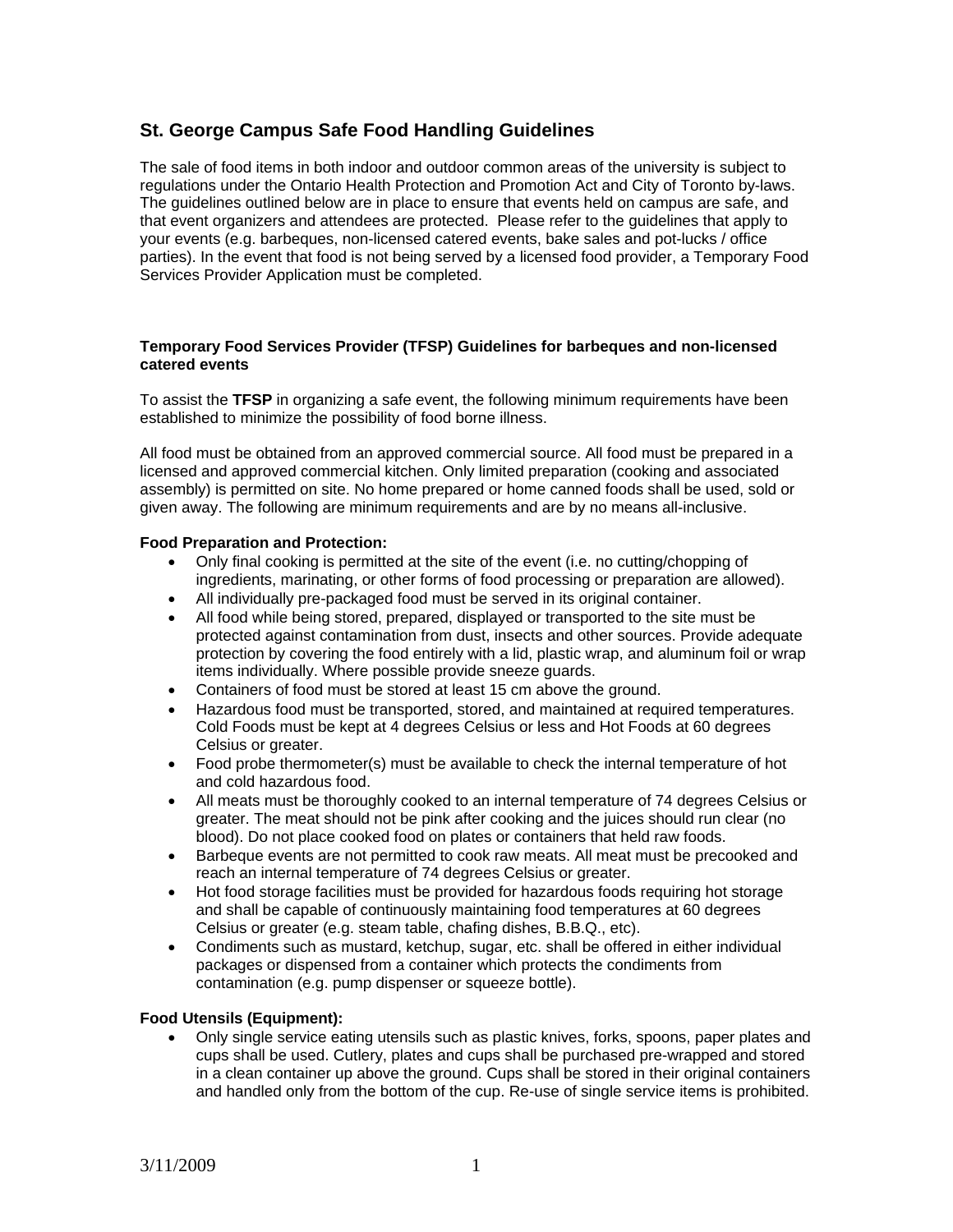- Where a 2-compartment sink is not available for washing and sanitizing utensils (spoons, tongs, ladles, ice cream scoops) a sufficient number of wrapped, clean, back-up utensils (4 sets) must be available should the original utensils become contaminated. Utensils that fall on the ground must not be re-used.
- Food contact equipment and surfaces must be smooth, non-absorbent, easily cleaned and protected from contamination.
- Wiping cloths or sponges for cleaning and sanitizing food contact surfaces must be provided and stored in a sanitizing solution (See attached form on "How to Mix Bleach (chorine) Solution for Sanitizing").

#### **Water:**

- Potable water under pressure (gravity fed) must be provided. The supply must be adequate for hand washing, food preparation and equipment cleaning. When a sink or hand wash basin is not available a clean water container must be used (e.g. plastic jug with a spigot). All wastewater must drain into a leak-proof container/tank. Arrange for sanitary disposal of all wastewater.
- If you are hooking up to a water supply, food grade hoses must be used.

#### **Ice:**

- All ice must be transported, stored and dispensed in a sanitary manner. Ice must be obtained from an approved source.
- Ice must be stored in single service closed containers or bags to prevent contamination.
- Tongs and scoops used to dispense ice must be stored a container or cup outside of the ice.
- Ice for consumption must not be touched directly with the hands.

#### **Personal Hygiene:**

- Hand washing facilities must be provided at each temporary food establishment. Where a sink or hand wash basin is not available a clean container with a spigot at the bottom may be used.
- Liquid soap in a dispenser and paper towels must be provided.
- All food handlers must wash their hands with clean water and soap before starting work, after each visit to the toilet, after smoking, handling garbage, handling cash and as frequently as possible to maintain clean hands. (See attached form on "How to Wash your Hands").
- All food handlers must wear clean outer clothing and must confine the hair by wearing hairnets, baseball caps, scarves, etc.
- Eating, drinking, and smoking are prohibited by the food handlers while working in the temporary food establishment.

#### **Garbage:**

- Adequate supplies of garbage bins and recyclable stations must be provided by the **TFSP.**
- It is the responsibility of the **TFSP** to arrange for disposal of garbage and recycling at the end of the event.

#### **General**

- To protect against health hazards related to the operation of the **TFSP** event, additional requirements may be imposed, and University of Toronto Food Services may prohibit the sale or service of certain hazardous food(s).
- If the **TFSP** event does not meet the requirements of University of Toronto Food Services, it will not be allowed to occur.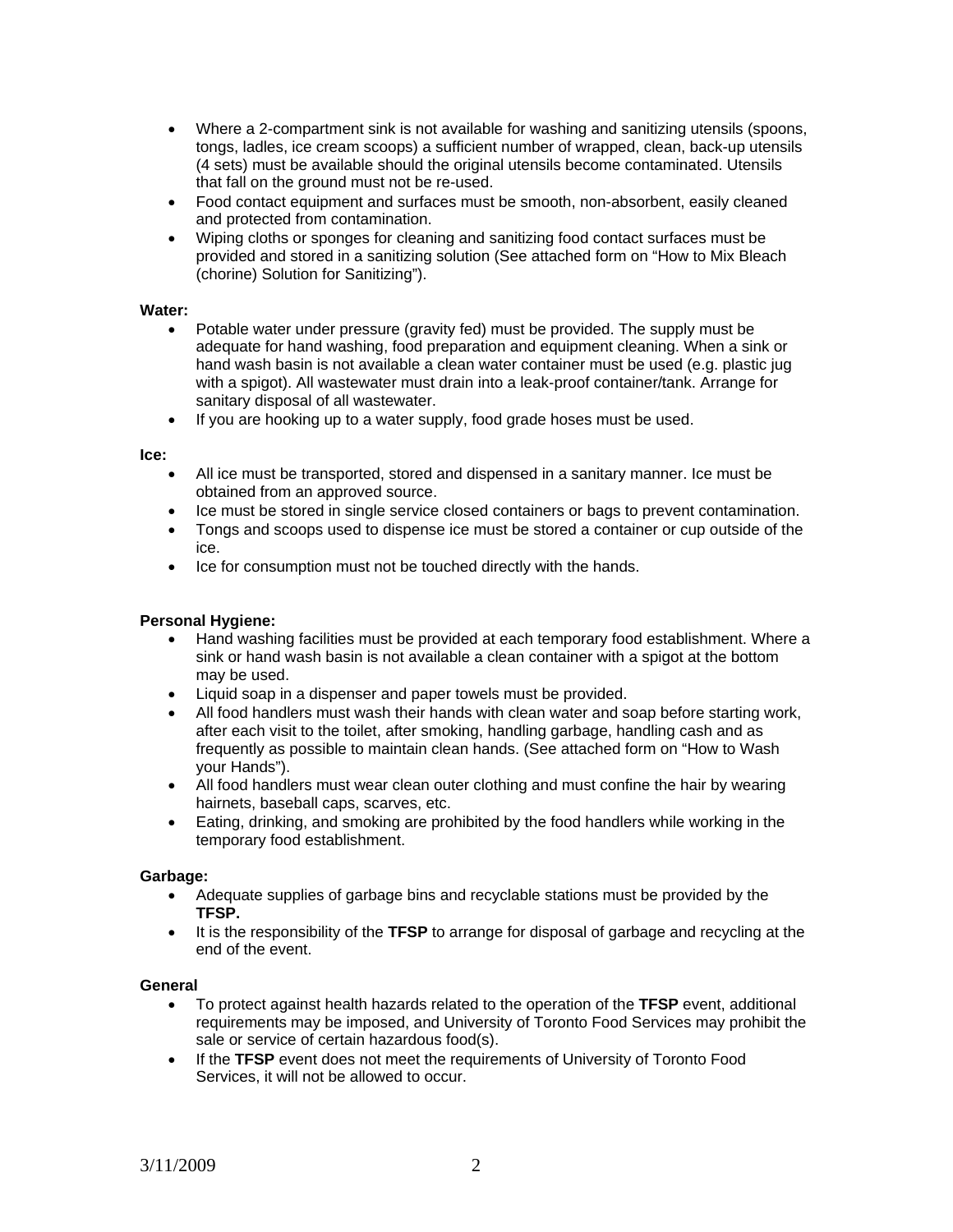• To assist in maintaining hot food temperatures at 60 degrees Celsius or greater, outdoor food events such a barbeques require a minimum external temperature of 10 degrees Celsius. The daily temperature will be verified by visiting environment Canada at http://www.weatheroffice.gc.ca/city/pages/on-143 metric\_e.html

#### **Definitions**

- a) **"employee" (This can also be a club member or volunteer)** means any person who is employed in a food premise and handles or comes in contact with any utensil or with food during its preparation, processing, packaging, service, storage or transportation;
- b) **"food"** is not limited to, but includes liquids and ice intended for human consumption;
- c) **"food contact surface"** means any surface that food comes in contact with in a food premise;
- d) **"hazardous food"** means any food that is capable of supporting the growth of pathogenic organisms (organisms that are capable of causing disease) or the production of the toxins of such organisms;
- e) **"multi-service article"** means any container or eating utensil that is intended for repeated use in the service or sale of food;
- f) **"potable water"** means water that is safe for human consumption;
- g) **"pre-packaged foods"** means food that is packaged at a premise other than the premises at which it is offered for sale;
- h) **"sanitizing"** means antimicrobial treatment, and "sanitize" has a corresponding meaning;
- **i)** "single-service article" means any container or eating utensil that is to be used only once in the service or sale of food;
- j) **"utensil"** means any article or equipment used in the manufacture, processing, preparation, storage, handling, display, distribution, sale or offer for sale of food except a single-service article.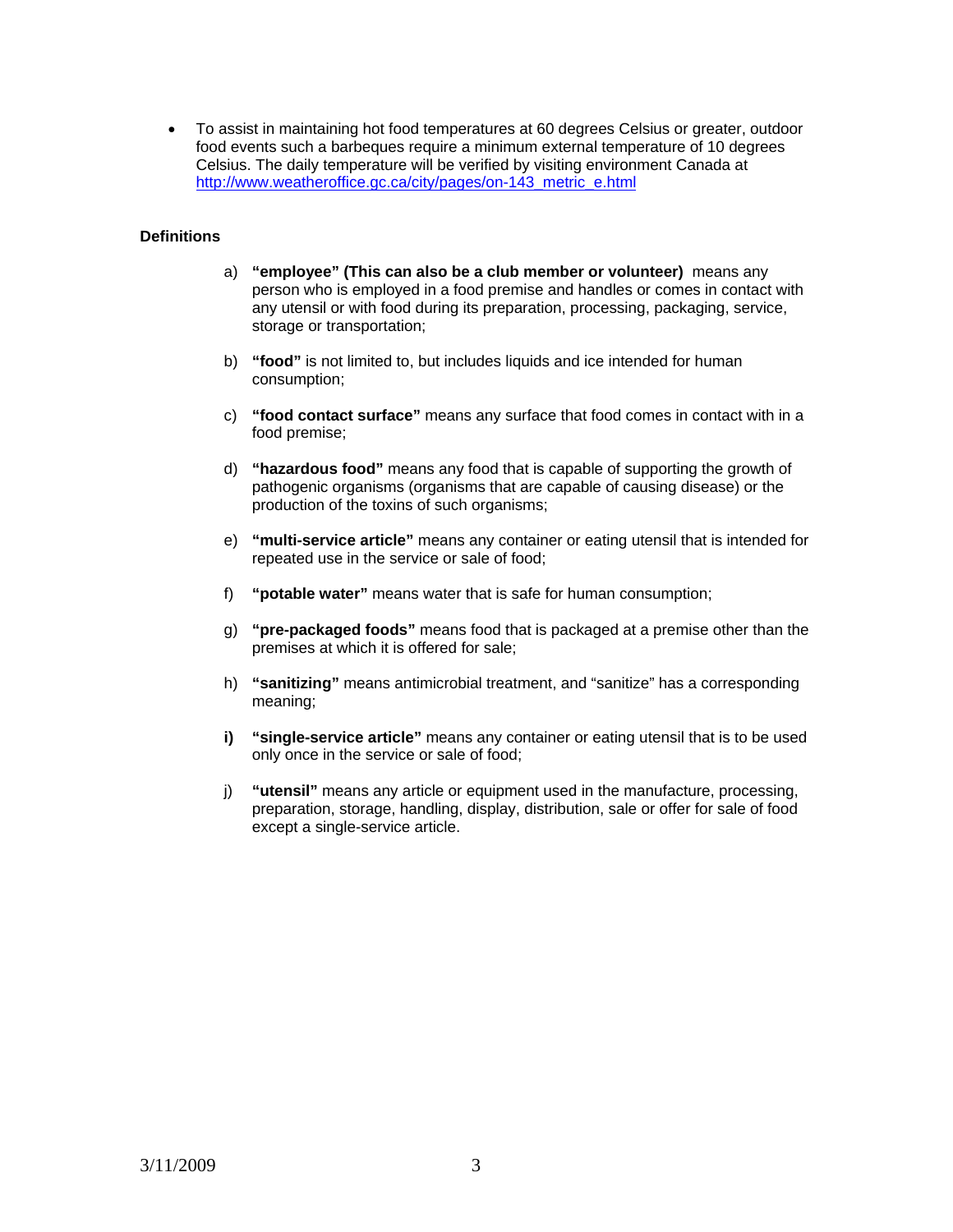# **Hand Washing**



1. Wet hands.



2. Apply soap.



3. Lather for 15 seconds. Rub between fingers, back of hands, fingertips, under nails.



4. Rinse well under running water.



5. Dry hands well with paper towel or hot air blower.



6. Turn taps off with paper towel, if available.

# **Stop the Spread of Germs**

## **Always Wash Your Hands**

#### **After you:**

- Sneeze, cough or blow your nose
- Use the washroom or change diapers
- Handle garbage

#### **Before and after you:**

- Prepare or eat food
- Touch a cut or open sore

**M TORONTO Public Health** 

416-338-7600

www.toronto.ca/health